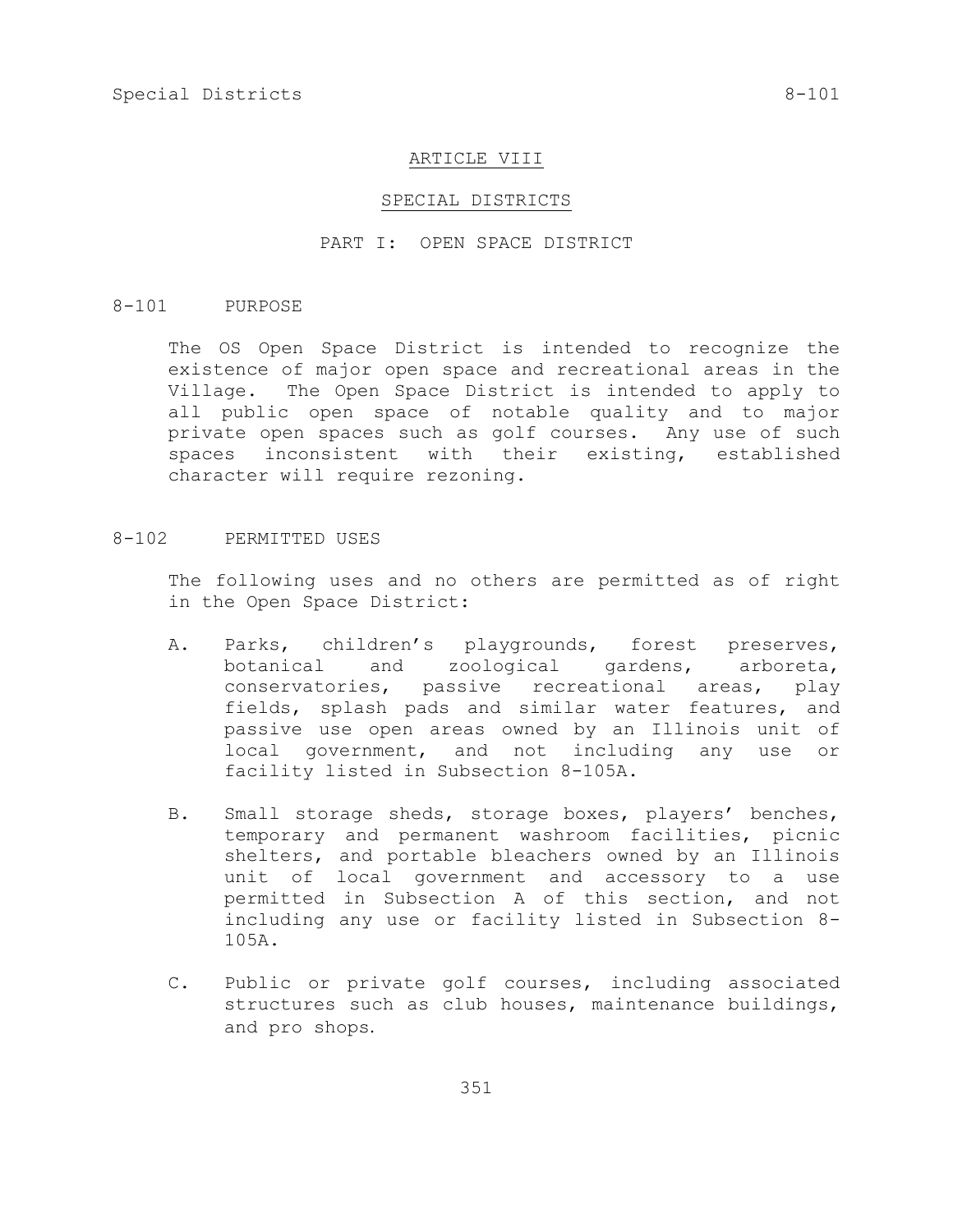## 8-103 ACCESSORY USES AND STRUCTURES

Accessory uses and structures, including outdoor storage, are permitted in the Open Space District subject to the provisions of Section 9-101 of this Code.

## 8-104 TEMPORARY USES

Temporary uses are permitted in the Open Space District subject to the provisions of Section 9-103 of this Code.

8-105 SPECIAL USES

The following uses and no others may be authorized in the Open Space District subject to the issuance of a special use permit as provided in Section 14-401 of this Code.

- A. Active recreation areas owned by an Illinois unit of local government such as basketball, tennis, handball, racquetball, and similar courts and skate parks.
- B. Band shells.
- C. Facilities owned by an Illinois unit of local government that (i) are accessory to the uses listed in Subsections 8-102A and 8:105A and (ii) are not authorized by Subsection 8-102B, such as concession stands, covered dugouts, permanent bleachers taller than eight risers, and broadcast booths.
- D. Uses listed in Subsections 8-102A and 8-102B that are privately owned.
- E. Landbanking of required parking, subject to Subsection 10-101E of this Code. 8-106 PARKING AND LOADING REQUIREMENTS

Off-street parking and loading requirements applicable in the Open Space District are set forth in Sections 10-101 and 10-102 of this Code.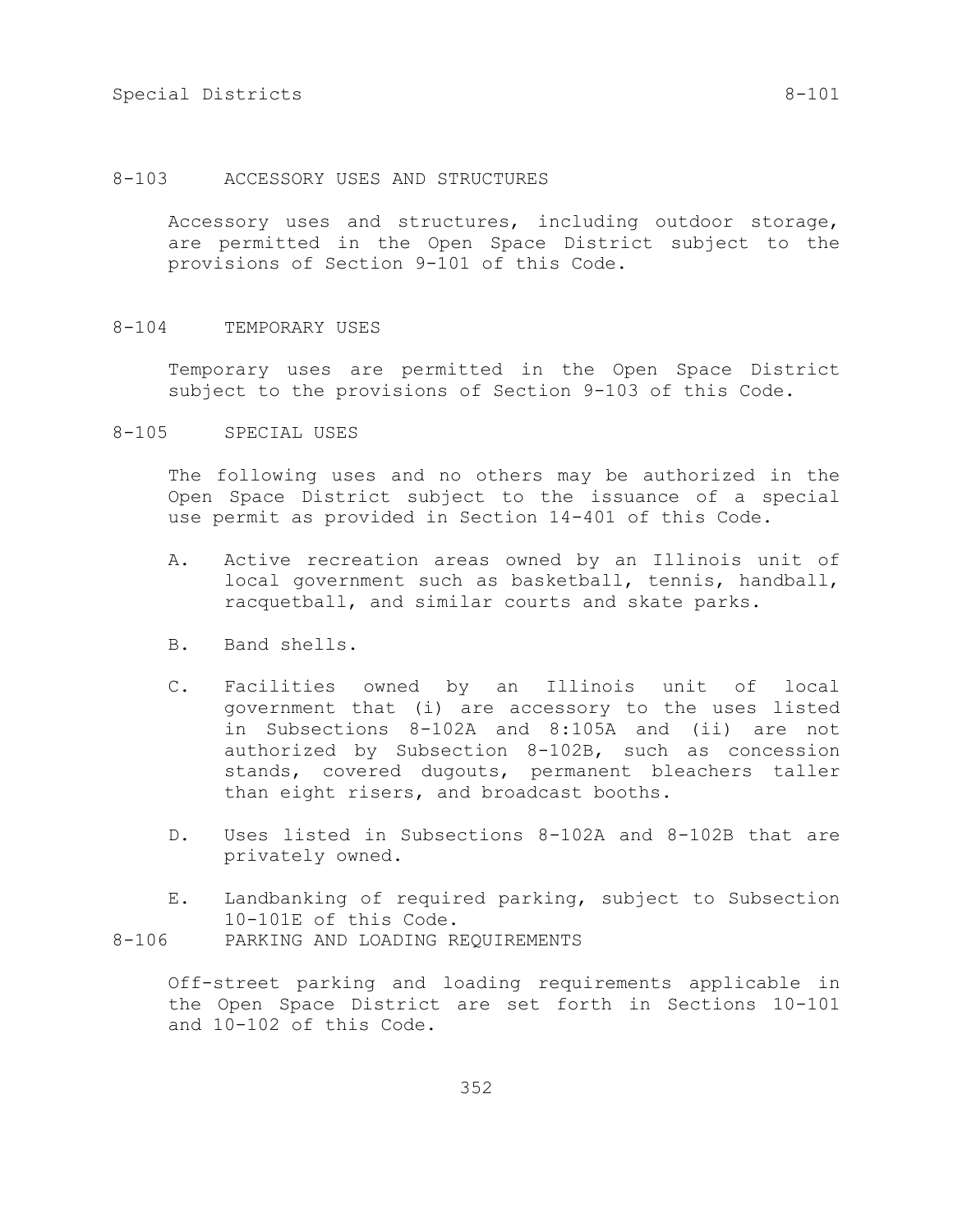# Special Districts 8-107

# 8-107 SIGN REGULATIONS

Sign regulations applicable in the Open Space District are set forth in Article XI of this Code.

## 8-108 BUFFERS, LANDSCAPING, AND FENCES

Requirements relating to buffering and landscaping of certain uses and structures and fences in the Open Space District are set forth in Sections 9-104 and 9-105 of this Code.

# 8-109 BULK, YARD, AND SPACE REQUIREMENTS

The building height, lot, yard, and floor area ratio requirements applicable in the Open Space District are set forth in the following table. Footnote references appear in Subsection E of this Section at the end of the table.

- A. Maximum Height (feet)<sup>(1)(2)</sup> 35
- B. Minimum Lot Area and Dimensions(3)

| 1. |     | Total Lot Area (square feet)  |        |
|----|-----|-------------------------------|--------|
|    |     | (a) Passive Recreation Areas  | N/A    |
|    | (b) | Neighborhood Playgrounds      | N/A    |
|    |     | (c) Museums and Art Galleries | 7,500  |
|    |     | (d) All Other Uses            | 15,000 |
|    |     | 2. Lot Width (feet)           |        |
|    |     | (a) Passive Recreation Areas  | 50     |
|    |     | (b) Neighborhood Playgrounds  | 50     |
|    |     | (c) Museums and Art Galleries | 50     |
|    |     | (d) All Other Uses            | 1 N N  |
|    |     |                               |        |

# C. Minimum Yards(4)(5)(6)(7)(8)

|  | 1. Front and Corner Side (feet)                  |     |  |
|--|--------------------------------------------------|-----|--|
|  | (a) Passive Parks                                | N/A |  |
|  | (b) Neighborhood Playgrounds 10 to activity area |     |  |
|  | (c) Libraries and Information Centers            | 15  |  |
|  | (d) Museums and Art Galleries                    | ገ ካ |  |
|  |                                                  |     |  |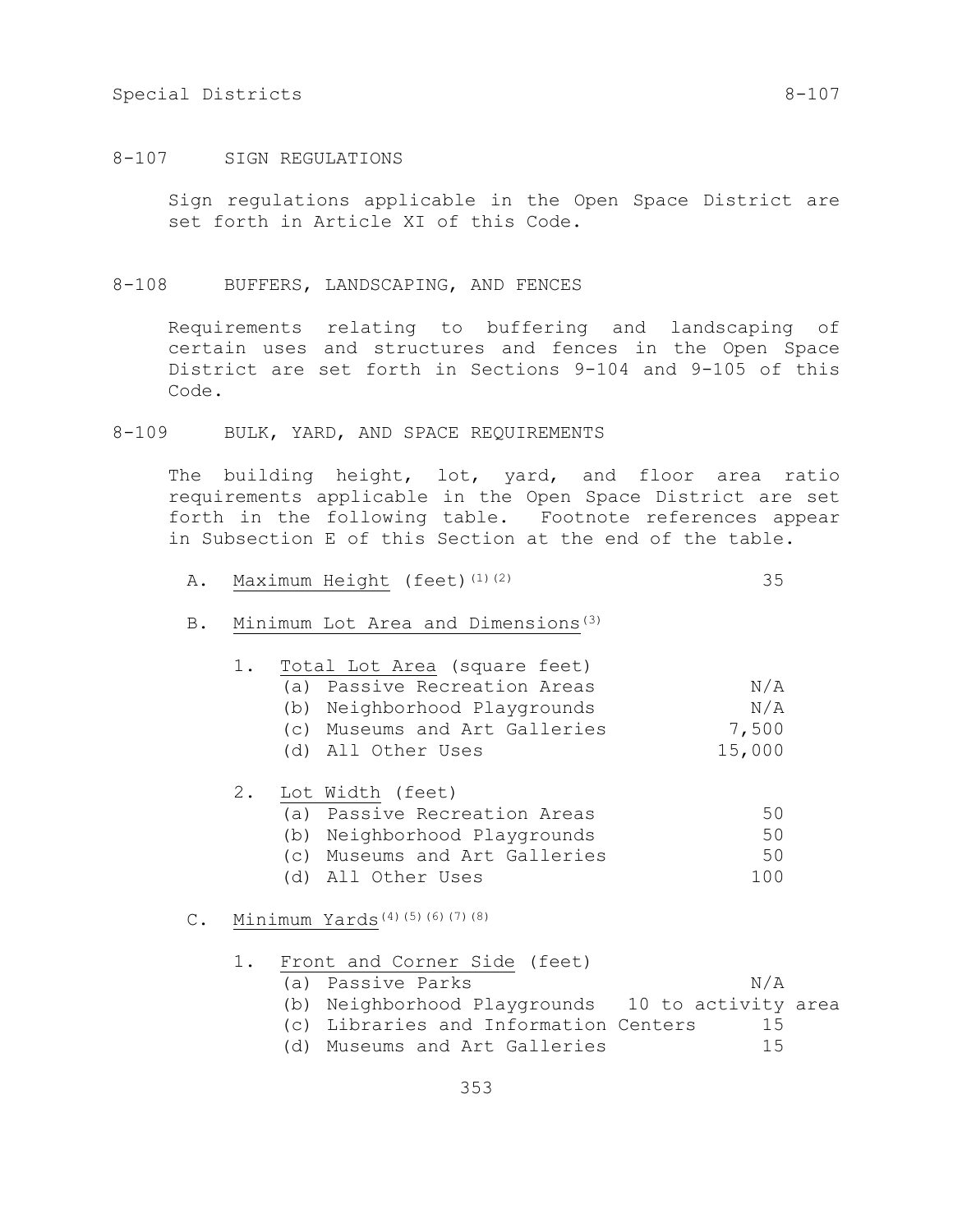|  | (e) All Other Uses |  |
|--|--------------------|--|
|  |                    |  |

|  | 2. All Other (feet) <sup>(9)</sup>    |     |
|--|---------------------------------------|-----|
|  | (a) Passive Parks                     | N/A |
|  | (b) Neighborhood Playgrounds          | -5  |
|  | (c) Libraries and Information Centers | -5  |
|  | (d) Museums and Art Galleries         | .5  |
|  | (d) All Other Uses                    | クハ  |

## D. Maximum Floor Area Ratio<sup>(10)</sup>

|  |  | All Permitted Uses |  |  |  |  |  |  |
|--|--|--------------------|--|--|--|--|--|--|
|--|--|--------------------|--|--|--|--|--|--|

|  | 2. Special Uses                       |      |
|--|---------------------------------------|------|
|  | (a) Libraries and Information Centers | 0.45 |
|  | (b) Museums and Art Galleries         | 0.45 |
|  | (c) All Other                         | 0.25 |

# E. Exceptions and Explanatory Notes

- 1. Height Limitation for Accessory Structures. No accessory structure shall exceed 15 feet in height measured from grade; provided, however, that flagpoles may extend to a height of 10 feet above the highest point of the roof of the principal structure and the height of any antennas shall be governed by Subsection 9-101C of this Code.
- 2. Increased Height in Areas Remote from Single Family Districts. Maximum height may be increased one additional foot, up to a maximum of 20 additional feet, for every five feet by which the setback of the portion of the building in question from the nearest single family residential district exceeds 20 feet.
- 3. Nonconforming Lots. See Section 12-105 of this Code for lot requirements with respect to nonconforming lots of record.
- 4. Yard Requirements for Uses Without Structures. On any lot occupied by a use without structures, the minimum front, side, and rear yard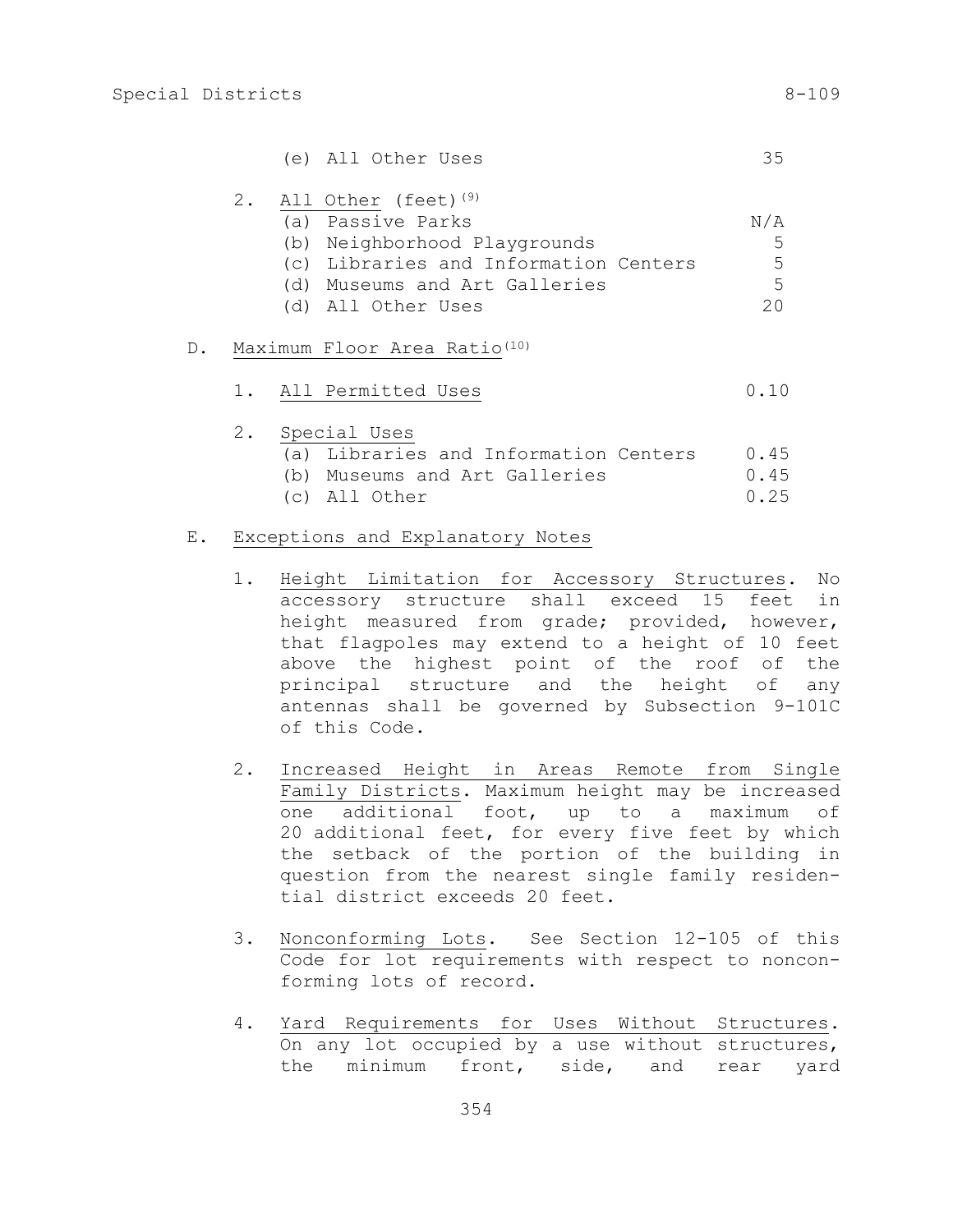requirements that would otherwise be required for such lot shall be provided and maintained.

- 5. Visibility Across Corners. Notwithstanding any other provision of this Code to the contrary, nothing shall be erected, placed, planted, allowed to grow, or maintained on any corner lot in the Open Space District in violation of the standards established in Chapter 154 of the LaGrange Municipal Code.
- 6. Special Setbacks for Signs. Special setbacks established for some signs in Article XI of this Code shall control over the yards and setbacks established in the table.
- 7. Special Yard and Setback Requirements for Recreational Devices. Recreational devices and play fields shall be set back a distance of 15 feet from all property lines. No recreational devices shall be permitted in the required front and corner side yard.
- 8. Platted Building Lines. See Subsection 15-101F of this Code.
- 9. Special Yards for Parking Areas and Lots. Parking areas and lots may be located in any required rear yard.
- 10. No Application of Floor Area Ratio Limitation to Existing Structures. The maximum floor area ratio limitation applies only to structures erected after the effective date of this Code; provided, however, that no structures existing on such effective date shall be expanded in violation of this standard.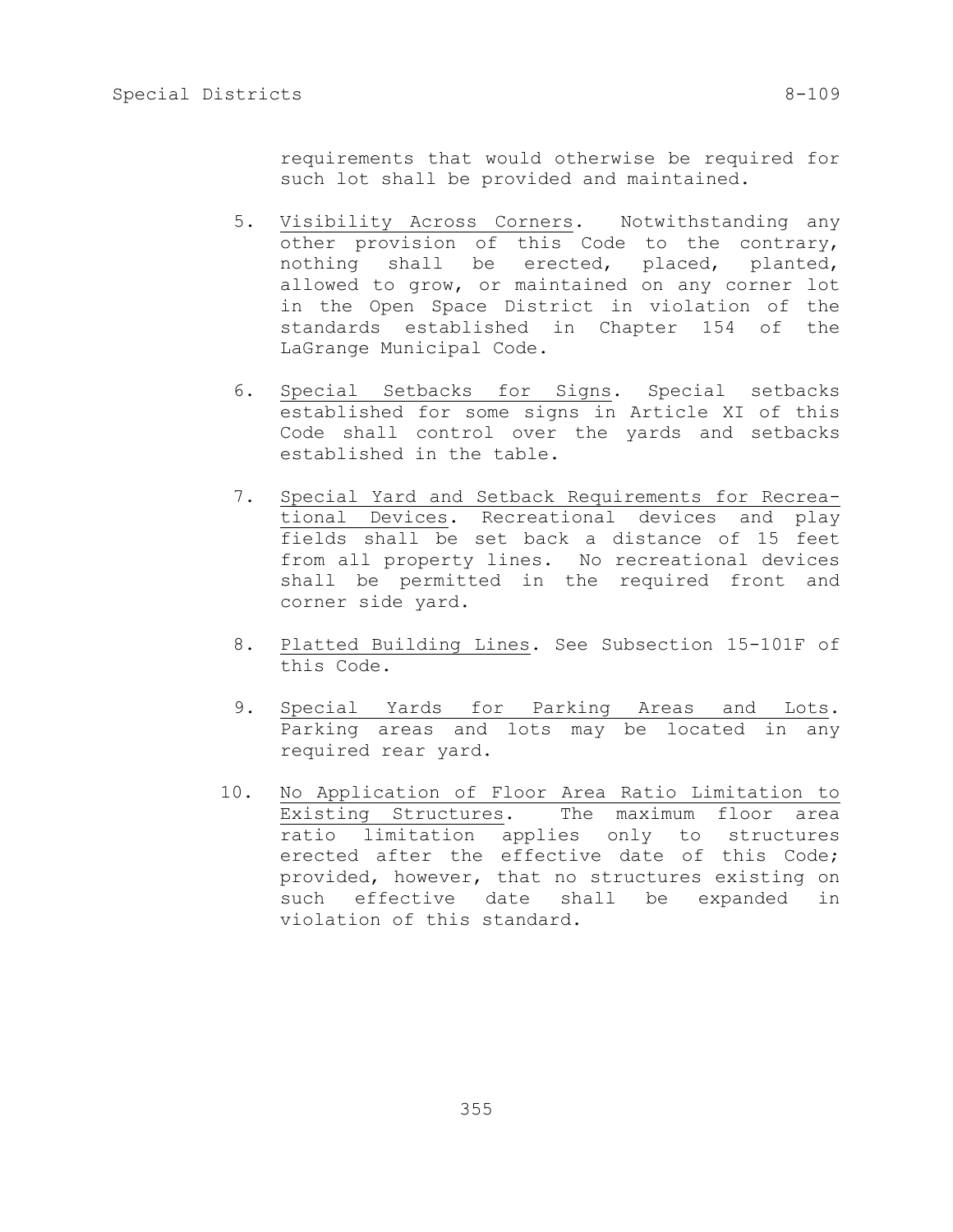## PART II: INSTITUTIONAL BUILDINGS DISTRICT

# 8-201 PURPOSE

The IB Institutional Buildings District is established to accommodate existing and future public buildings and buildings having purposes and impacts similar to public buildings. By creation of this special district, it is the intent of this Code to avoid the problems inherent in treating such buildings as permitted or special uses in zoning districts characterized by uses and structures bearing no similarity to public and institutional uses and buildings.

### 8-202 PERMITTED USES

The following uses and no others are permitted as of right in the Institutional Buildings District:

- A. Publicly owned parks, playgrounds, forest preserves, botanical and zoological gardens, arboreta, conservatories, recreational areas, and other open spaces.
- B. Any governmental activity or service conducted within a building owned or leased by a public body.
- C. Any use listed in Section 8-205 to the extent it existed on the effective date of this Code; provided, however, that any change of such use or any lot or structure associated with it after such effective date shall comply with the regulations of this Part II, except as provided in Article XII of this Code.

# 8-203 ACCESSORY USES AND STRUCTURES

Accessory uses and structures are permitted in the Institutional Buildings District subject to the provisions of Section 9-101 of this Code.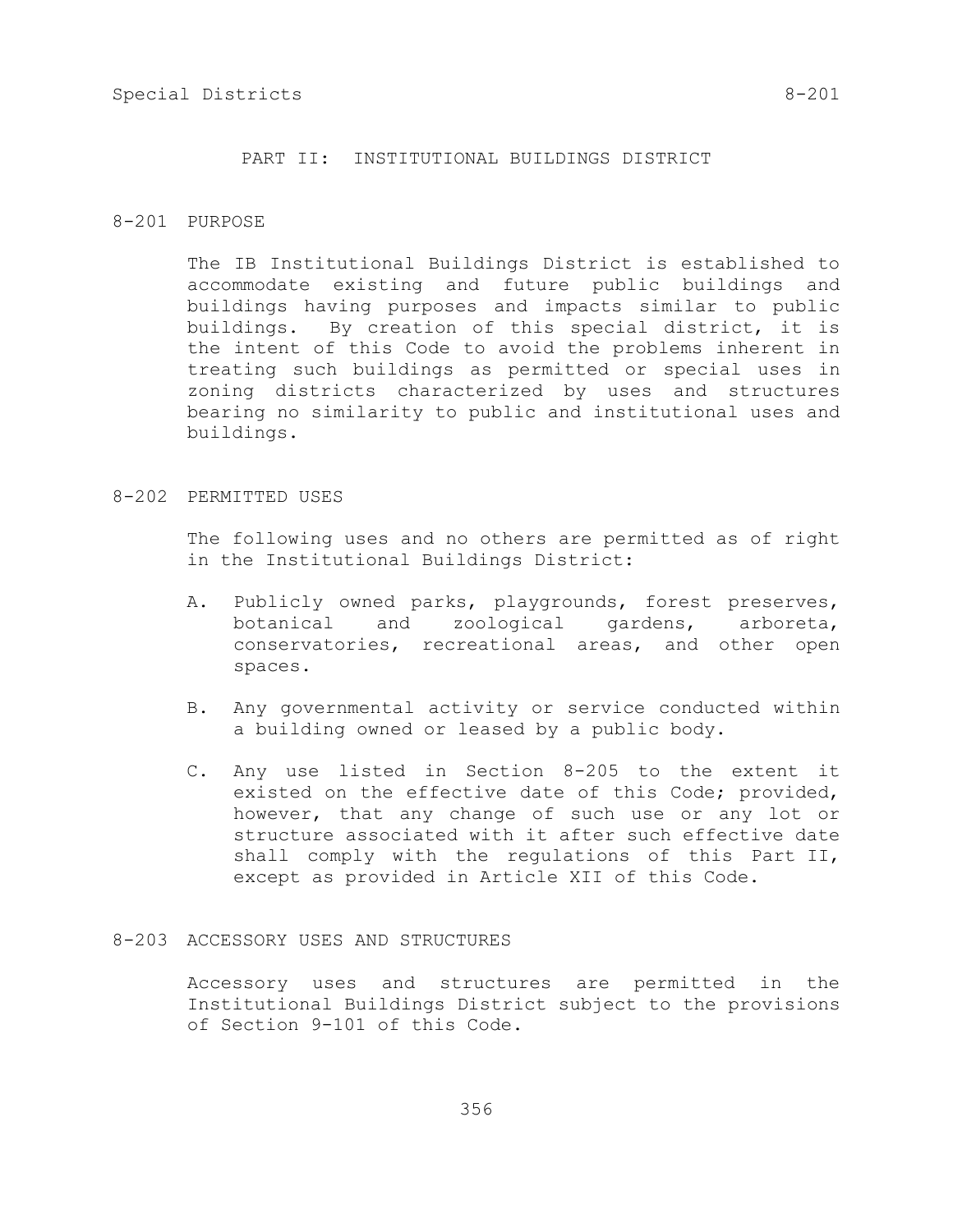## 8-204 TEMPORARY USES

Temporary uses are permitted in the Institutional Buildings District subject to the provisions of Section 9- 103 of this Code.

#### 8-205 SPECIAL USES

The following private uses may be permitted in the Institutional Buildings District subject to the issuance of a special use permit as provided in Section 14-401 of this Code. In interpreting the use designations, reference should be made to the Standard Industrial Classification Manual (see Appendix A) and Section 14-301 of this Code. SIC codes are given in parentheses following each use listing, when available.

- A. Fitness and Recreational Centers (NAICS 713940)
- B. Public Sports and Recreation Buildings and Facilities
- C. Offices of Health Practitioners (801-804)
- D. Nursing and Personal Care Facilities (805)
- E. Hospitals (806)
- F. Medical and Dental Laboratories (807)
- G. Outpatient Care Facilities (808)
- H. Health and Allied Services not otherwise listed (809)
- I. Elementary and Secondary Schools (8211).
- J. Colleges, Universities, and Professional Schools (8221).
- K. Libraries and Information Centers (823).
- L. Individual and Family Services (832).
- M. Child Day Care Services, including tutoring for children (835).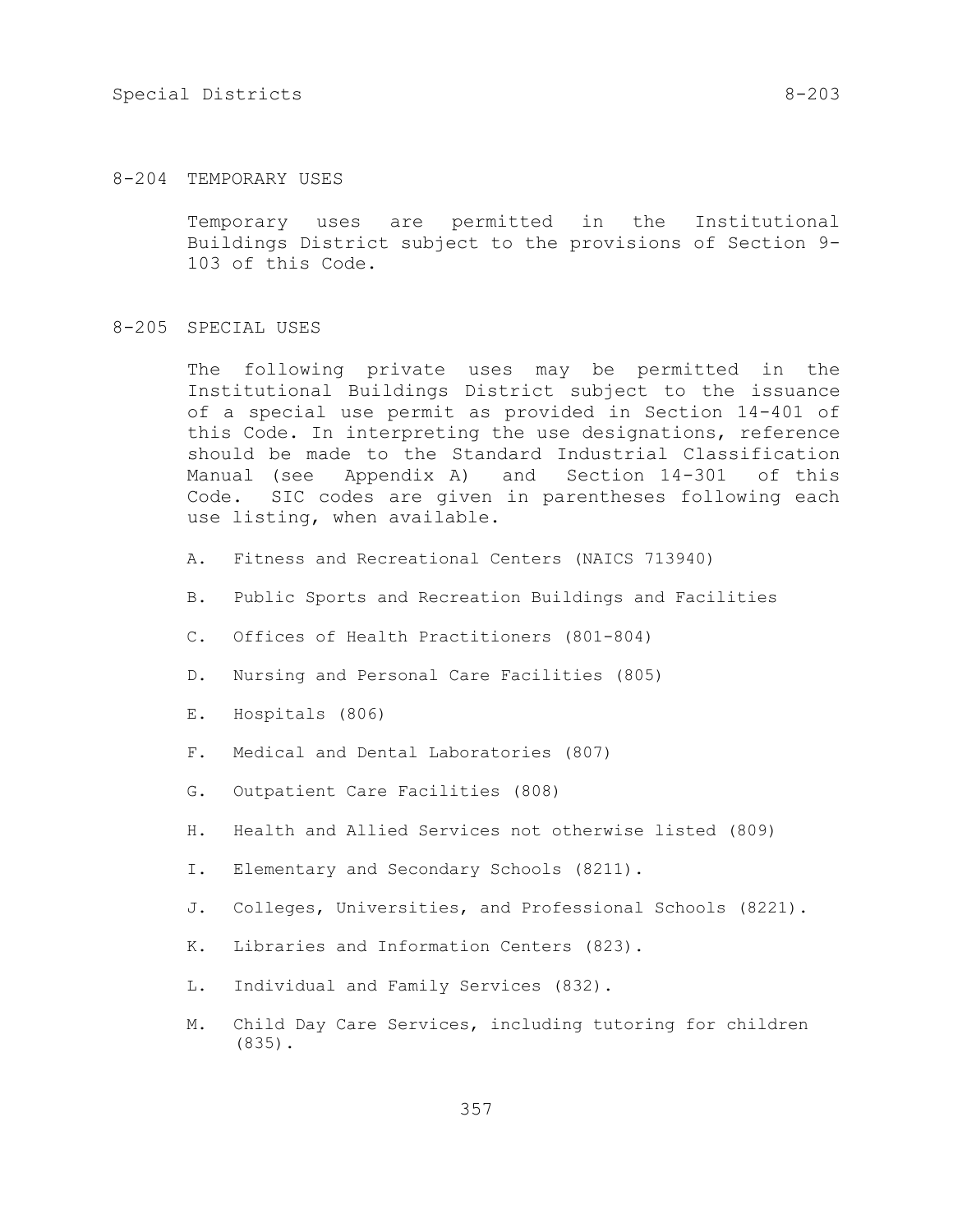- N. Residential Care (836).
- O. Museums and Art Galleries (841).
- P. Business Associations (861).
- Q. Professional Membership Organizations (862).
- R. Civic, Social, and Fraternal Associations (864).
- S. Religious Organizations (866).
- T. Memorial Gardens accessory to a church.
- U. Publicly owned or operated parking lots or structures.
- V. Publicly owned or operated open storage and maintenance yards.
- W. The following Retail Trade Uses, but only when located in a building in which at least 80 percent of the net floor area is devoted to Health Services uses authorized by this Section 8-205:
	- 1. Eating Places (5812)
	- 2. Drug Stores and Proprietary Stores (591)
	- 3. Book Stores (5942)
	- 4. Stationery Stores (5943)
	- 5. Gift, Novelty, and Souvenir Shops (5947)
	- 6. Florists (5992)
	- 7. Cigar Stores and Stands (5993)
	- 8. News Dealers and Newsstands (5994)
	- 9. Beauty Shops (723)
	- 10. Barber Shops (724)
- X. Personal Wireless Services Antennas and Related Electronic Equipment and Equipment Structures, but only when the antenna is fully enclosed, or when the antenna is limited to an omni directional or whip antenna or a directional or panel antenna located on the roof of a lawfully pre-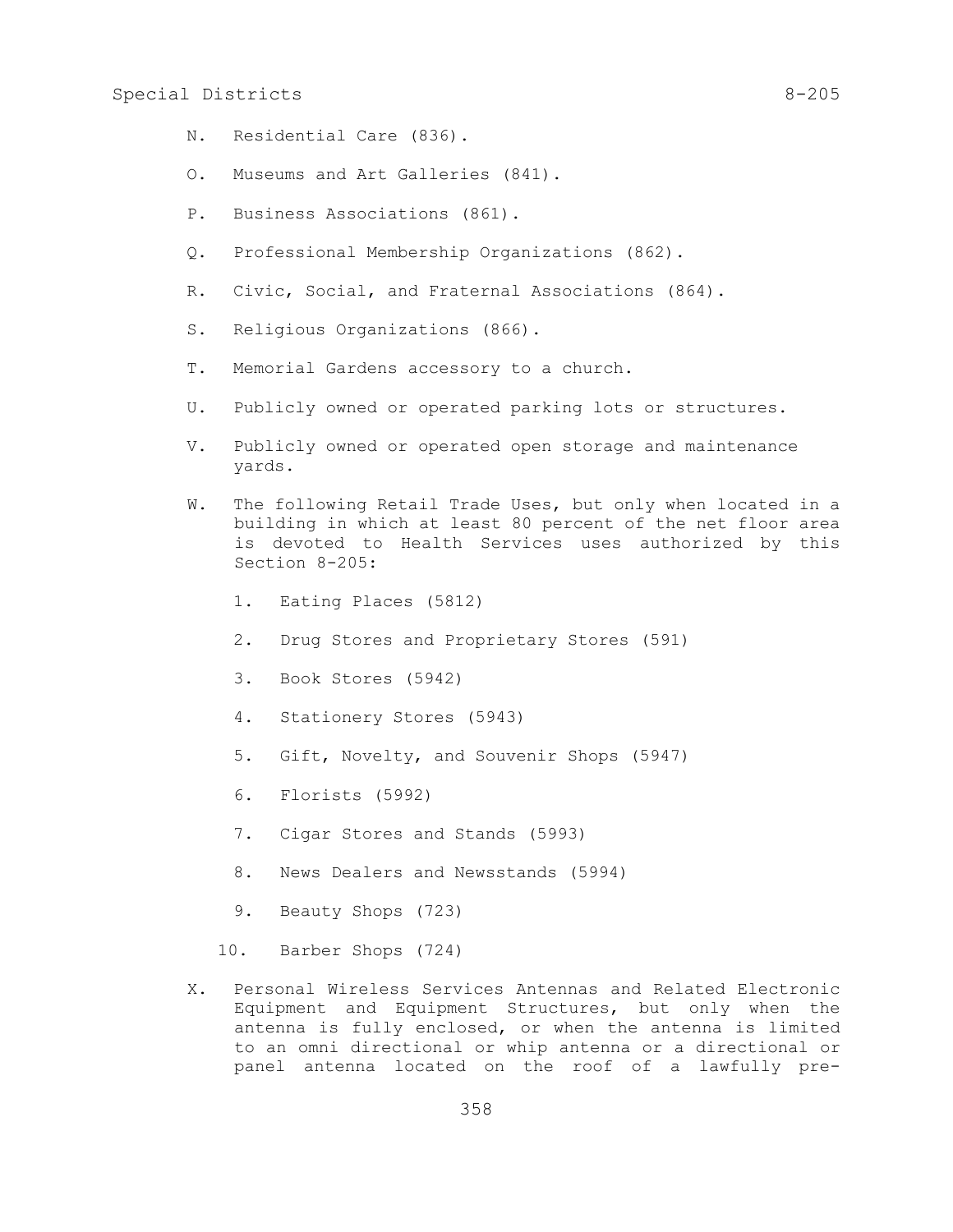existing building that will serve as an antenna support structure, and when all electronic equipment is fully enclosed in a structure otherwise permitted on the zoning lot, and subject to the following standards:

- a. Notwithstanding the provisions of Section 8-209A of this Code, omni directional or whip antennas may extend to a height not exceeding 10 feet above the highest point of the roof of the building or structure to which they are attached; and
- b. Notwithstanding the provisions of Section 8-209A of this Code, directional or panel antennas may extend not more than 6 feet from the roof of the building or structure to which they are attached.
- c. Personal wireless services antennas shall be required to maintain all yard or setback standards of the IB District.
- d. See Section 9-106 of this Code for additional standards applicable to personal wireless services antennas and antenna support structures.
- e. Notwithstanding any other provision of this Code, the regulations in the IB District related to personal wireless service antennas and antenna support structures shall not apply to the Village in constructing, operating, or maintaining such an antenna or antenna support structure for governmental purposes.
- Z. Fuel storage tanks and associated pumps for a municipal taxing body.

# 8-206 PARKING AND LOADING REQUIREMENTS

The parking and loading requirements applicable in the Institutional Buildings District are set forth in Sections 10-101 and 10-102 of this Code.

8-207 SIGN REGULATIONS

Sign Regulations applicable in the Institutional Buildings District are set forth in Article XI of this Code.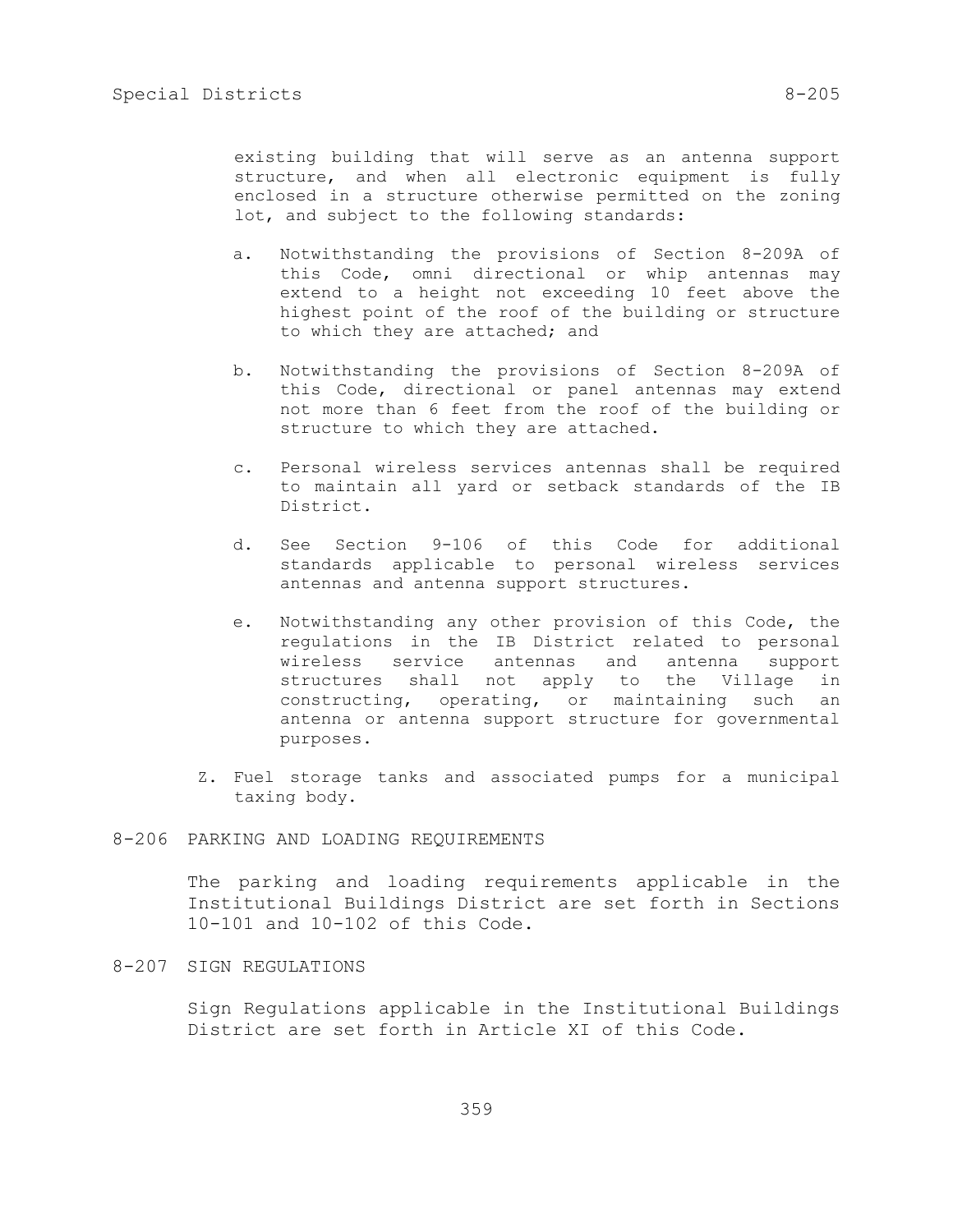Requirements relating to buffering and landscaping of certain uses and structures and fences in the Institutional Buildings District are set forth in Sections 9-104 and 9-105 of this Code.

8-209 BULK, YARD, AND SPACE REQUIREMENTS

The building height, lot, yard, setback, and floor area ratio requirements applicable in the Institutional Buildings District are set forth in the following table. Footnote references appear in Subsection E of this Section at the end of the table.

| Α. |  |  | Maximum Height (feet) $(1)$ $(2)$ $(3)$ $(4)$ |  |
|----|--|--|-----------------------------------------------|--|
|----|--|--|-----------------------------------------------|--|

B. Minimum Lot Area and Dimensions<sup>(1)(5)(6)</sup>

|                | 1. | Total Lot Area (square feet)                                |        |
|----------------|----|-------------------------------------------------------------|--------|
|                |    | (a) Elementary Schools                                      | 40,000 |
|                |    | (b) Secondary Schools                                       | 80,000 |
|                |    | (c) Colleges and Universities                               | 80,000 |
|                |    | (d) Libraries and Information Centers                       | 20,000 |
|                |    | (e) Museums and Art Galleries                               | 7,500  |
|                |    | (f) Membership Organizations                                | 20,000 |
|                |    | (g) Other Public Buildings and Yards                        | 15,000 |
|                |    | 2. Lot Width (feet)                                         | 100    |
|                |    |                                                             |        |
| $\mathsf{C}$ . |    | Minimum Yards and Setbacks <sup>(1)</sup> (7)(8)(9)(10)(11) |        |
|                | 1. | Front and Corner Side (feet)                                | 15     |
|                |    | 2. All Other (feet) <sup>(12)</sup>                         | 5      |
|                |    | 3. Setback from any Single                                  |        |
|                |    | Family Residential District (feet) <sup>(13)</sup>          | 35     |
| D.             |    | Maximum Floor Area Ratio <sup>(1)(13)</sup>                 |        |
|                |    |                                                             |        |
|                |    | 1. Libraries and Information Centers                        | 1.00   |
|                |    | 2. Museums and Art Galleries                                | 1.00   |
|                | 3. | Membership Organizations                                    | 0.75   |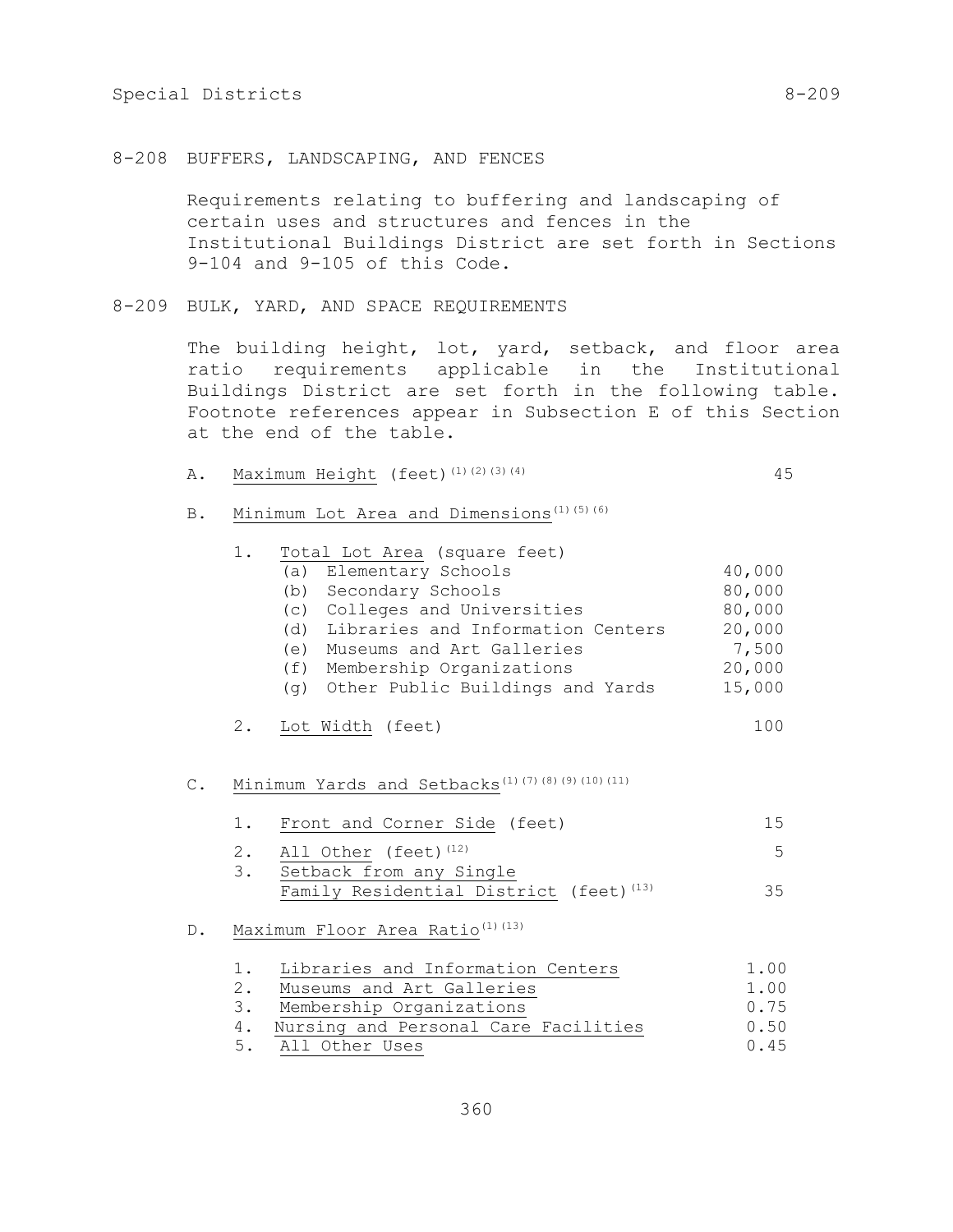- E. Exceptions and Explanatory Notes
	- 1. Exception for Residential Structures. When any residential structure is located in an IB District, it shall be subject to the bulk, space, yard, and floor area ratio regulations of the residential district to which it is nearest adjacent.
	- 2. Height Limitation for Accessory Structures. Except as provided in Paragraph 3 of this Subsection E, no accessory structure shall exceed 15 feet in height measured from grade; provided, however, that flagpoles may extend to a height of 10 feet above the highest point of the roof of the principal structure and the height of any antenna with a surface area in excess of 10 square feet shall be governed by Subsection 9- 101C of this Code.
	- 3. Height Exceptions. Church spires and minarets may extend to a height of 84 feet, and publicly owned antennas and antenna support structures may extend to such height as the Village Manager may approve as necessary to carry out the public function in question.
	- 4. Increased Height in Areas Remote from Single Family Districts. Maximum height may be increased one additional foot, up to a maximum of 10 additional feet, for every five feet by which the setback of the portion of the building in question from the nearest single family residential district exceeds 25 feet.
	- 5. No Application of Minimum Lot Standards to Existing Uses. The minimum lot area and width requirements apply only to uses established after the effective date of this Code. A use established prior to the effective date of this Code shall not be considered to be a nonconformity by reason of its failure to comply with these requirements, but shall be allowed to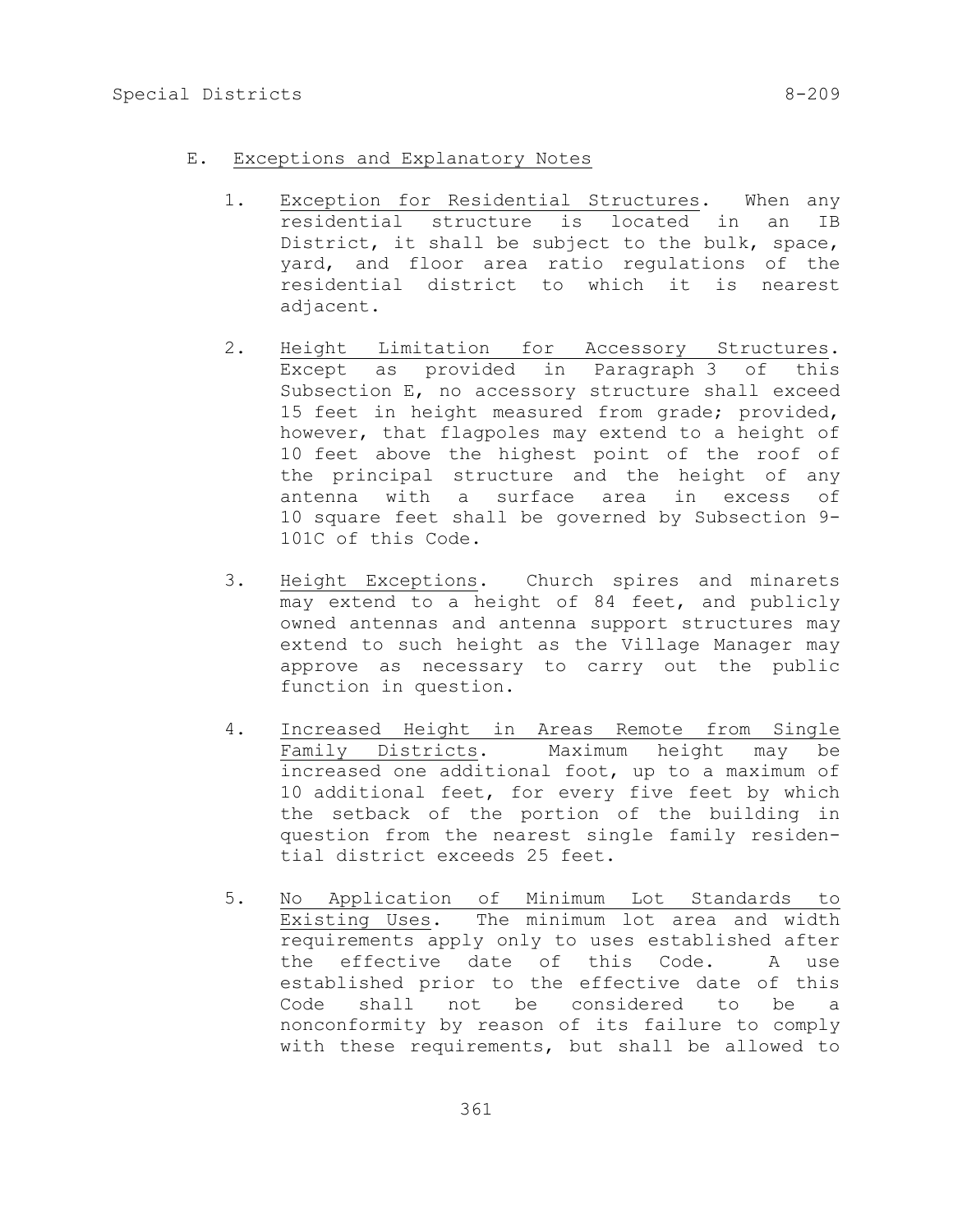continue on its existing zoning lot or any expansion thereof zoned or rezoned for institutional buildings use.

- 6. Nonconforming Lots. See Subsection 12-105C of this Code for lot requirements with respect to nonconforming lots of record.
- 7. Yard Requirements for Uses Without Structures. On any lot occupied by a use without structures, the minimum front, side, and rear yard requirements that would otherwise be required for such lot shall be provided and maintained.
- 8. Visibility Across Corners. Notwithstanding any other provision of this Code to the contrary, nothing shall be erected, placed, planted, allowed to grow, or maintained on any corner lot in the Institutional Buildings District in violation of the standards established in Chapter 154 of the La Grange Municipal Code.
- 9. Special Setbacks for Signs. Special setbacks established for some signs in Article XI of this Code shall control over the yard and setback requirements established in the table.
- 10. Platted Building Lines. See Subsection 15-101F of this Code.
- 11. Side and Rear Yard Regulations for Accessory Structures and Uses. Parking areas wherever located and other detached accessory structures and uses when located within the rear 20 percent of the lot shall not be required to maintain in interior side or rear yard or setback in excess of eight feet; provided, however, that this regulation shall not apply to antennas and antenna support structures and provided further, however, that no accessory structure or use, or combination of such structures or uses, located within an otherwise required side or rear yard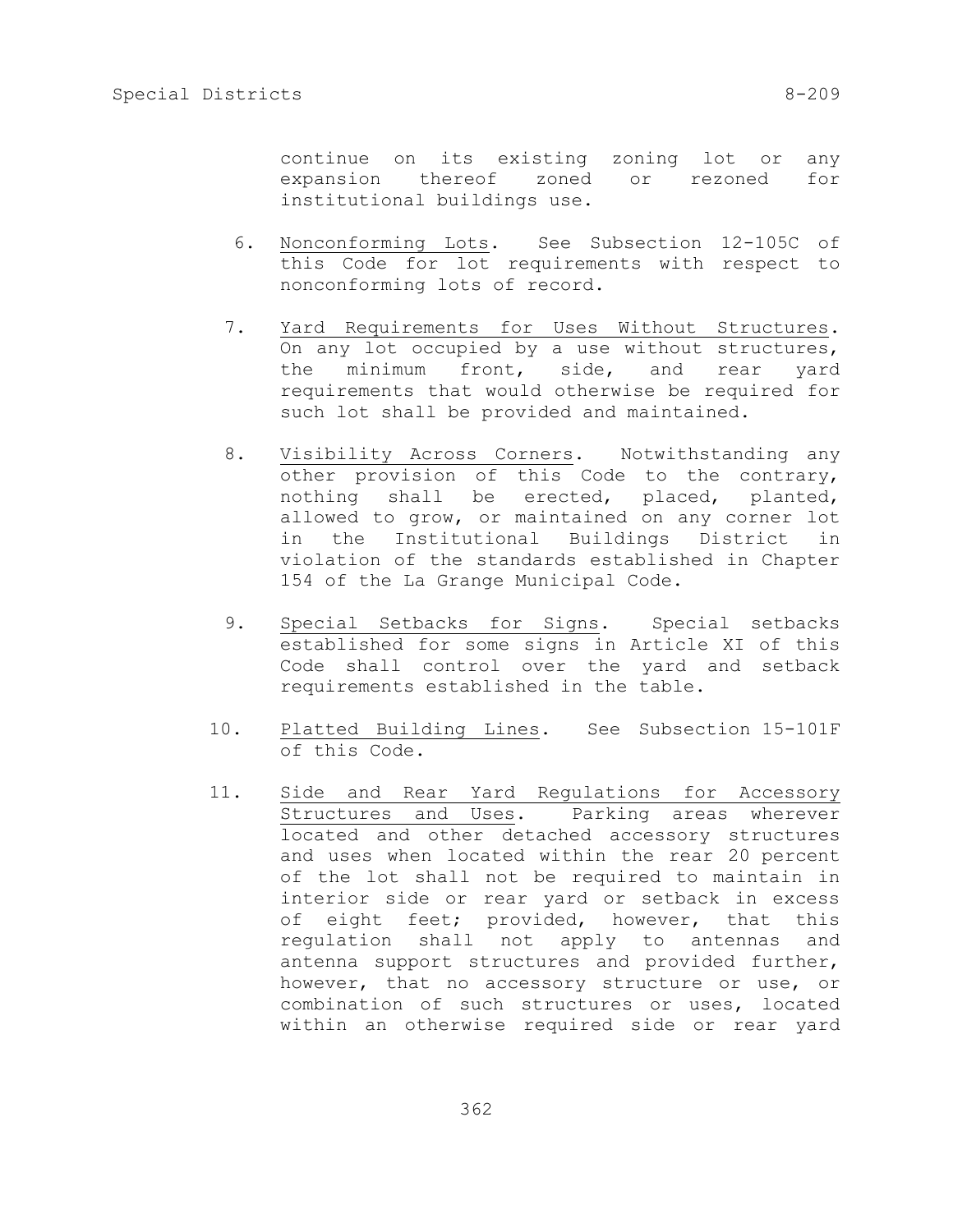pursuant to this Paragraph shall occupy more than 30 percent of such required yard.

- 12. Special Rear Yard Exception for Parking Areas and Lots. Parking areas and lots may be located in any required rear yard.
- 13. No Application of Special Setback and Floor Area Ratio Requirements to Existing Structures. The special setback and floor area ratio requirements apply only to structures erected after the effective date of this Code; provided, however, that no structure existing on such effective date shall be expanded in violation of this regulation.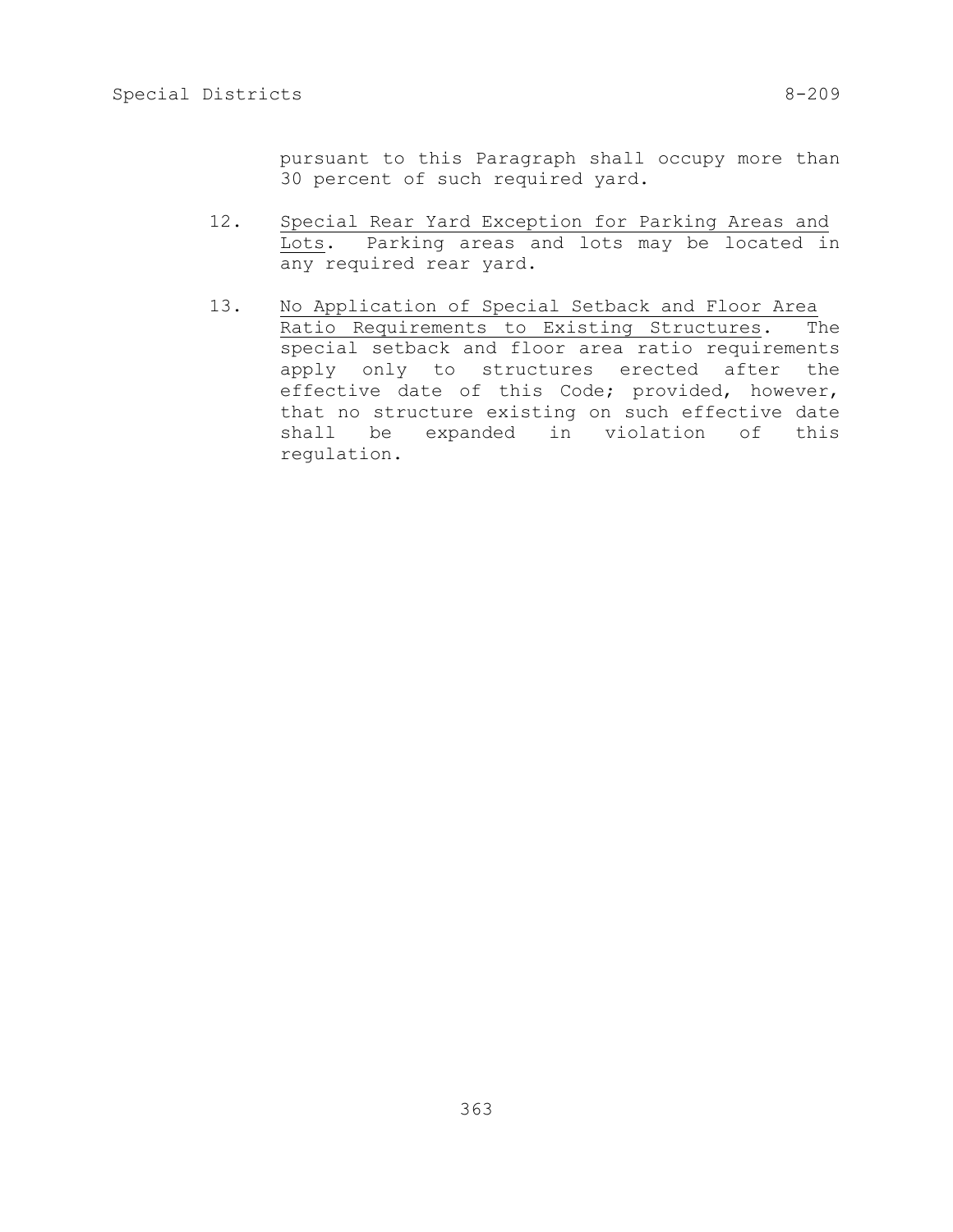#### PART III: DESIGN REVIEW OVERLAY DISTRICT

#### 8-301 PURPOSES

The regulations of the Design Review Overlay District are intended to promote the historic, architectural, and residential qualities of the Village and thereby preserve the distinctive character of the Village, to foster compatibility among uses, and to protect sensitive areas of transition from one land use to another. Various areas of the Village, such as the area around and the downtown business district among others, have special historical, cultural, and design significance. These areas contain historic or unique sites deserving protection. Many areas also serve a sensitive transitional function from one land use to another that must be protected from incompatible development or redevelopment. The preservation and appropriate development of these areas require rules and regulations specifically addressing these distinctive characteristics. The Design Review District has been created and shall be mapped on the Zoning Map in furtherance of the following public purposes, which are hereby found to be in the interest of the health, prosperity, and welfare of the Village and its residents:

- A. Special Character. To effect and accomplish the protection, enhancement, perpetuation, and use of improvements and areas of special character or special historic and aesthetic interest or value which represent or reflect elements of the Village's cultural, social, economic, political, and architectural history or distinction.
- B. Local Atmosphere. To maintain the local, "small town" atmosphere of various residential and business areas within the Village.
- C. Compatibility. To insure compatibility of new development with the existing characteristics of the area.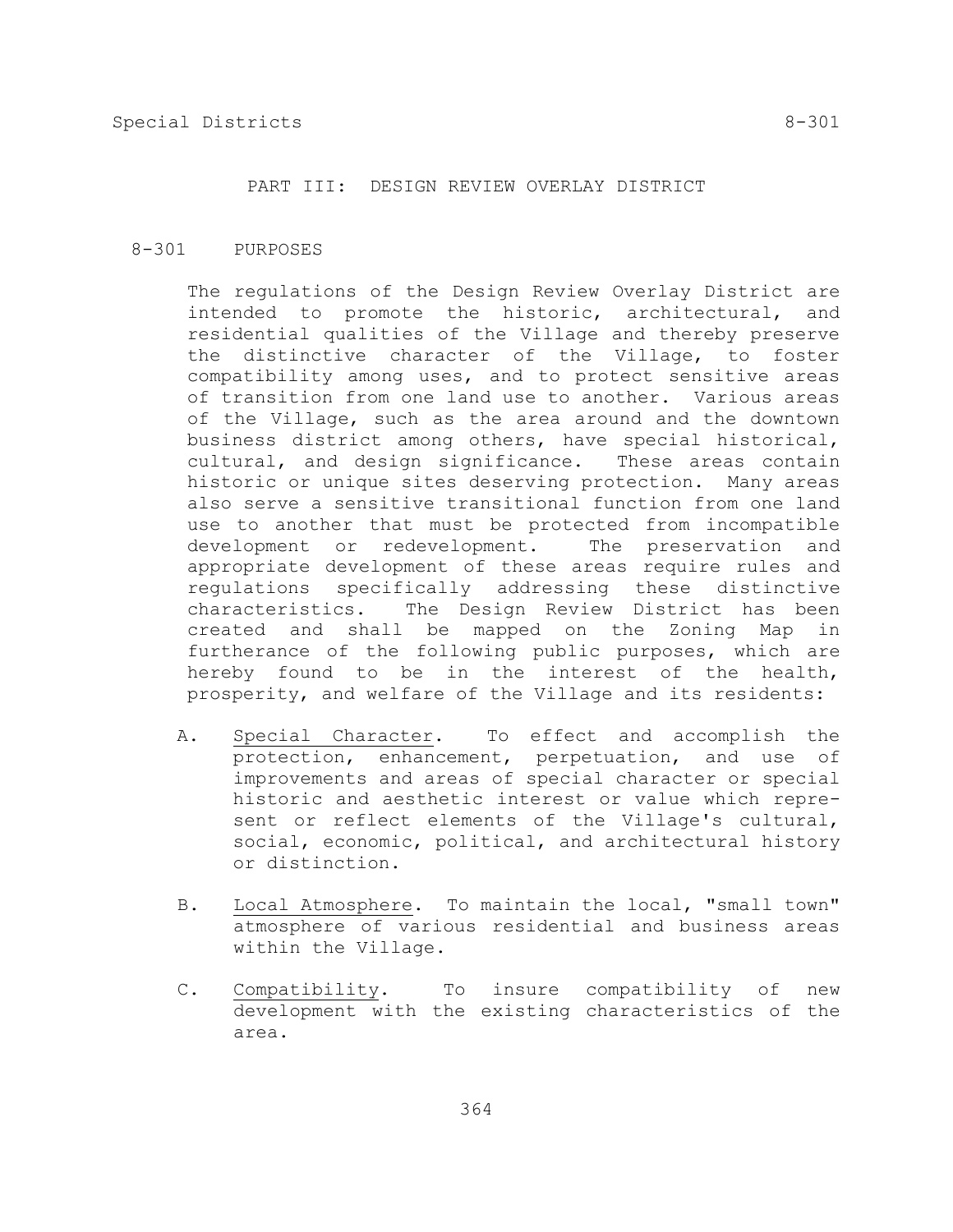- D. Transitional Areas. To protect sensitive areas of transition from one land use to another.
- E. Attractiveness. To protect and enhance the Village's attractiveness to visitors and the support and stimulus to local business provided thereby.
- F. Strong Economy. To strengthen the economy of the Village.
- G. Education, Pleasure, and Welfare. To promote the use of areas within the Design Review District for the education, pleasure, and welfare of the residents of the Village.

## 8-302 OVERLAY DISTRICT

The Design Review District appears on the Zoning Map as an "overlay district," imposed on top of other districts created by this Code and referred to in this Part III as "base districts." Development of properties in the Design Review District must comply both with the regulations of the Design Review District and with the regulations of the base district in which they are located. When there is any conflict between the Design Review District and the base district, the more restrictive provision shall control.

#### 8-303 MAPPING RESTRICTIONS

The Design Review District shall be mapped on the Zoning Map only in those areas of the Village that constitute logically distinct areas having the potential to provide cultural and civic benefits for the residents of the Village by reason of the prevalence of at least two of the following factors:

- A. Historical Interest. The presence of special historical interest relating to local, state, or national history.
- B. Special Character. The presence of special character or aesthetic interest or value caused by the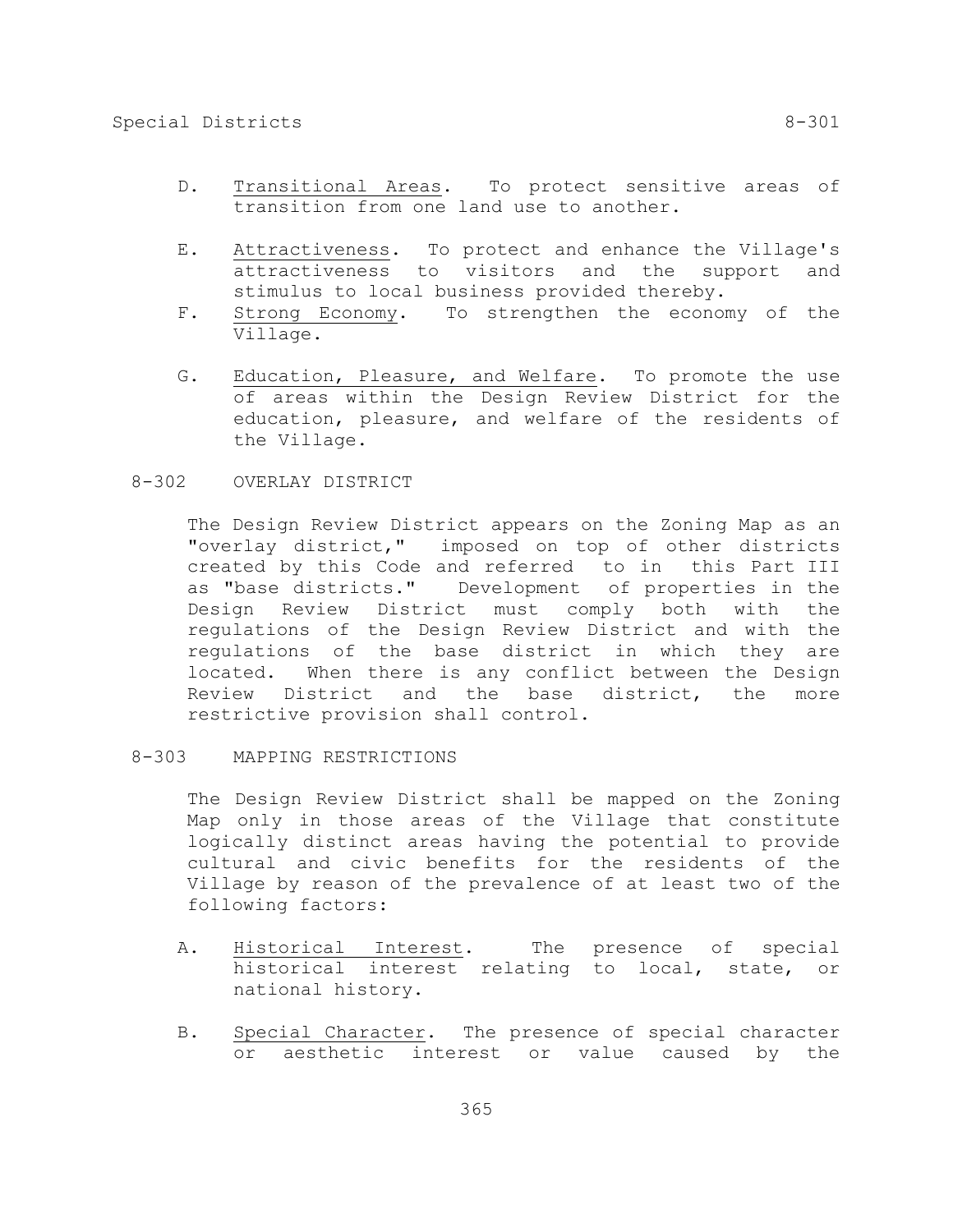development pattern of the area or by natural conditions or vegetative, landscaping, or topographical features of the area.

- C. Historic Architectural Style. The presence of one or more periods or styles of architecture typical of one or more eras in the history of the Village of LaGrange that gives the area a distinct character.
- D. Local Architectural Value. The concentration of indigenous examples of local architecture that have not been significantly altered from their original design and that have a uniform scale and derive special value from the repetition of scale and form.
- E. Distinguished Buildings or Structures. The presence of one or more distinguished buildings or structures of high architectural quality and historic interest.
- F. Transitional Areas. A location in a sensitive transitional area between varied land uses requiring careful control of development, redevelopment, and remodeling, tailored to the special character of the area, to preserve and enhance the transitional function served by existing structures and uses.
- G. Economic Development Areas. An area that has the potential for significant economic development beneficial to the Village or that is adjacent to an area with such potential, and which potential is sensitive to considerations of the character and design of development, redevelopment, or remodeling in the area.

The Design Review District shall be mapped on the Zoning Map only pursuant to Article XIV, Part VI of this Code.

#### 8-304 DEVELOPMENT PLAN REQUIRED

Notwithstanding the provisions of Article XIV, Part VI of this Code, the Design Review District shall be mapped only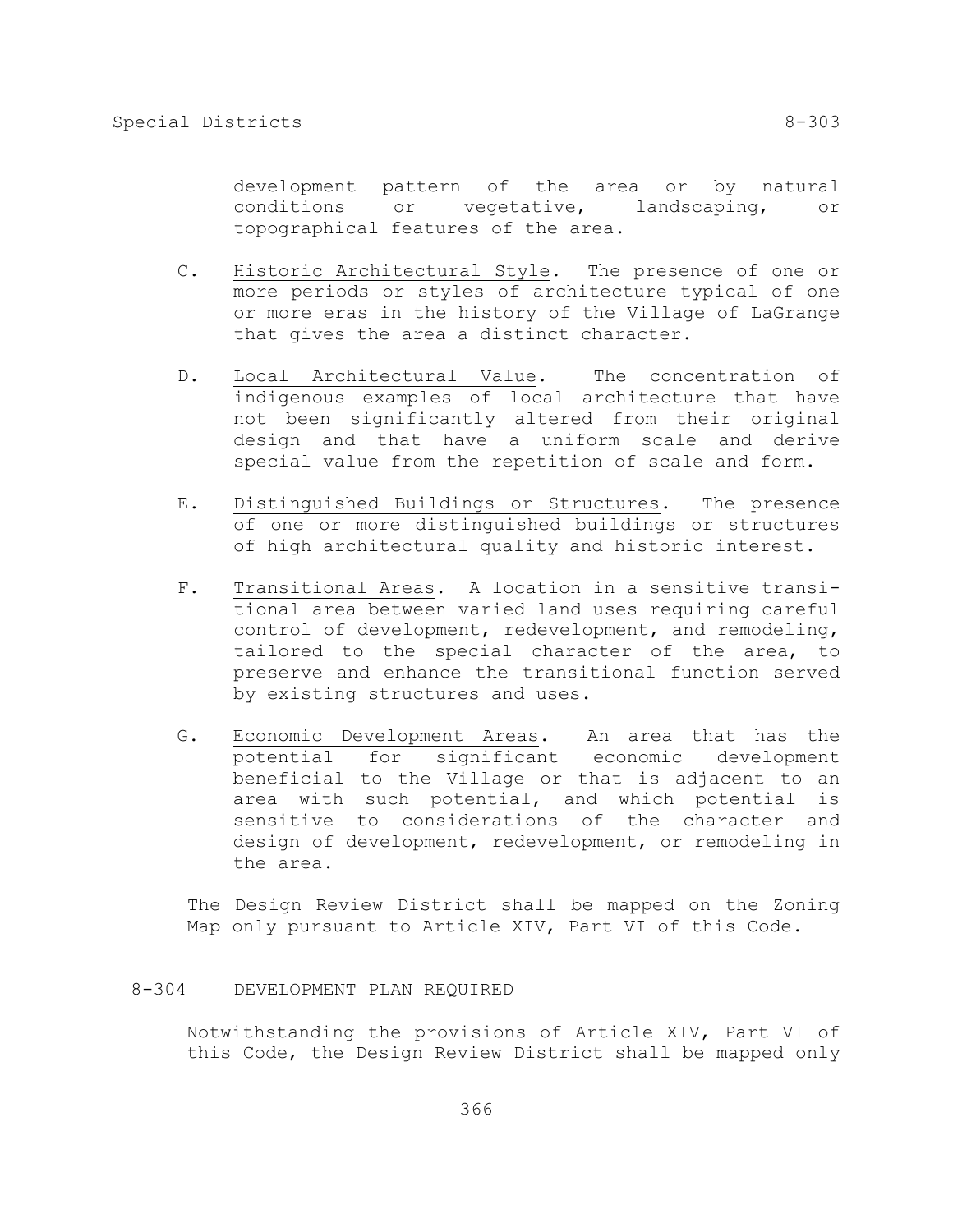after preparation by the Board of Trustees of a written and graphic plan for the area proposed to be included in the district addressing the above-listed factors and describing the purposes and intentions of the Board of

Trustees in mapping the district. Such a written and graphic plan shall be attached to, incorporated into, and approved as part of any ordinance granting approval of an application to map a Design Review District.

The requirement of this Section shall not apply to the area of the Village commonly known as the Central Business District and previously mapped in the Village's Tax Increment Financing District (the "Downtown Design Review District"). The Downtown Design Review District is being mapped as of the effective date of this Code, for the following purposes:

- A. Economic Development. The district is a principal factor in the Village's economic well-being and has the potential for significant economic development beneficial to the Village.
- B. Transitional Function. The district serves a sensitive and important transitional function between an area of commercial use and development and other noncommercial development.
- C. Structure Integrity. Special care is required to maintain the quality and integrity of existing structures.
- D. Distinguished Buildings. Several buildings in the district have distinctive and valuable features that must be protected from inappropriate alteration and maintenance and inappropriate redevelopment of adjacent buildings.

#### 8-305 DESIGN REVIEW PERMIT REQUIRED

Unless a Design Review Permit shall have first been obtained pursuant to Section 14-403 of this Code, no